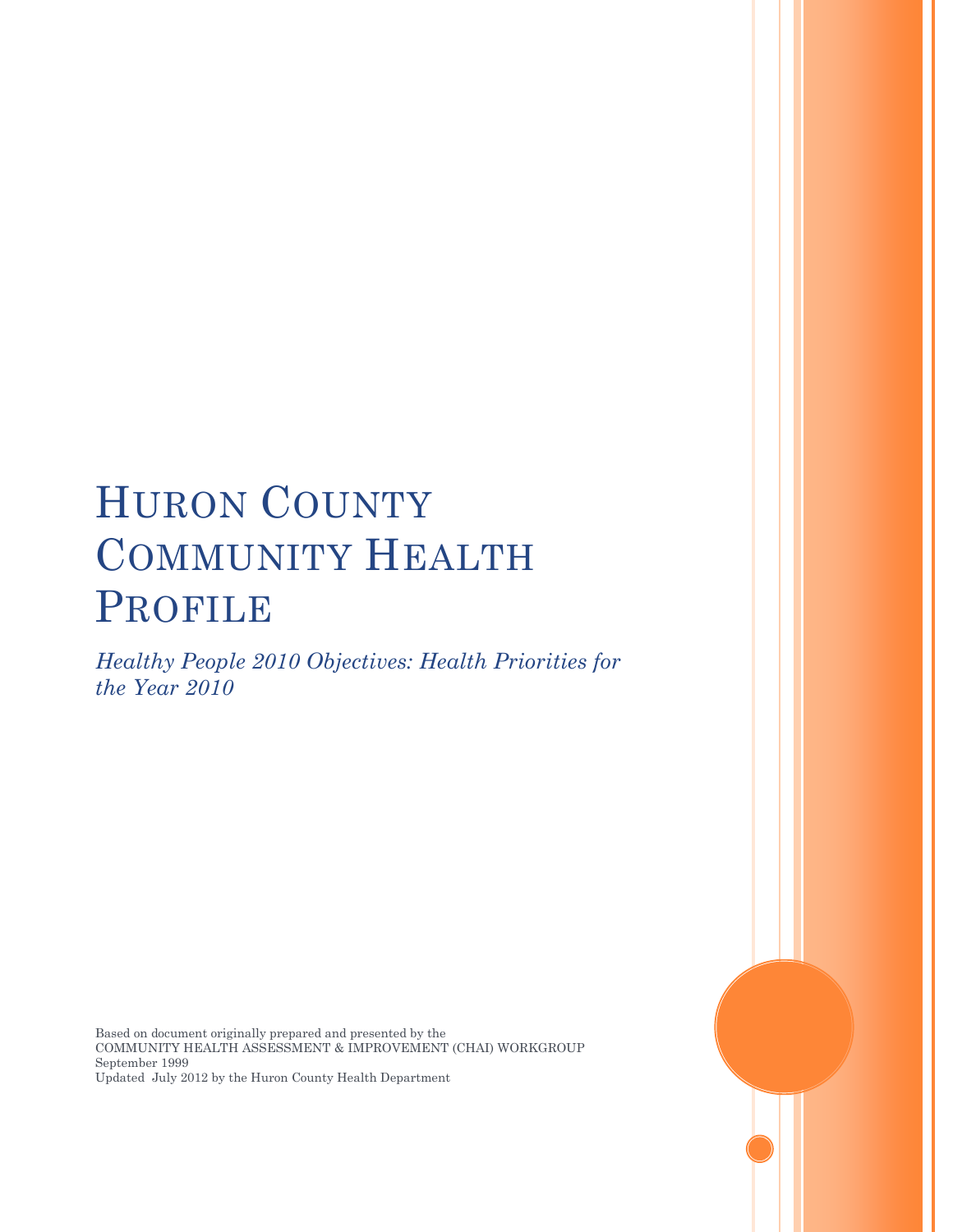## HURON COUNTY COMMUNITY HEALTH PROFILE

*Healthy People 2010 Objectives: Health Priorities for the Year 2010*

The Community Health Assessment and Improvement program, also known as "CHAI" was begun across Michigan in 1994 to involve local communities in a health planning process with the goal of improving the health of the community in some way. The Community Health Profile focuses on five priority areas that were set back in 1999 by the Community Health Assessment & Improvement (CHAI) Workgroup, which was a multi-purpose collaborative group of human service agencies. There were five priorities selected that were driven by Healthy People 2010 objectives. The five priority areas that were selected by the workgroup in 1999 were as follows:

- 1. Healthy Children and Youth
- 2. Access to Care
- 3. Healthy Adults
- 4. Safe Communities
- 5. Healthy Environment

Within the five priority areas, the CHAI Workgroup identified 16 goals with corresponding objectives. The Healthy People 2010 objectives were chosen as a focal point. Healthy People 2010 is a comprehensive set of disease prevention and health promotion objectives for the Nation to achieve. They have been created by scientists both inside and outside of government and they identify a wide range of public health priorities that are specific and measurable.

This plan serves as a focal point for unified action from agencies within the county toward addressing the identified issues. It is a snapshot of the County's health. The items chosen to be measured are not an exhaustive list of health status factors, but serve as indicators that we can use to measure our progress toward a healthier community over time. The goals and objectives can be used to strengthen our community plans, in grant writing, and for bringing increased resources into the area. We encourage health organizations, projects and efforts, to integrate the community-wide goals and objectives into annual work plans and budgetary decisions.

This document has recently been updated with new data and resources that reflect our community's progress towards reaching these objectives. Once the Healthy People 2020 objectives are released, we will work with our community partners to reevaluate the current plan and address any new issues or priorities that may influence the health of our residents.

If you are interested in being part of this assessment and planning process, please feel free to contact the Huron County Health Department at 989-269-9721, Ext. 122 or 115, for more information.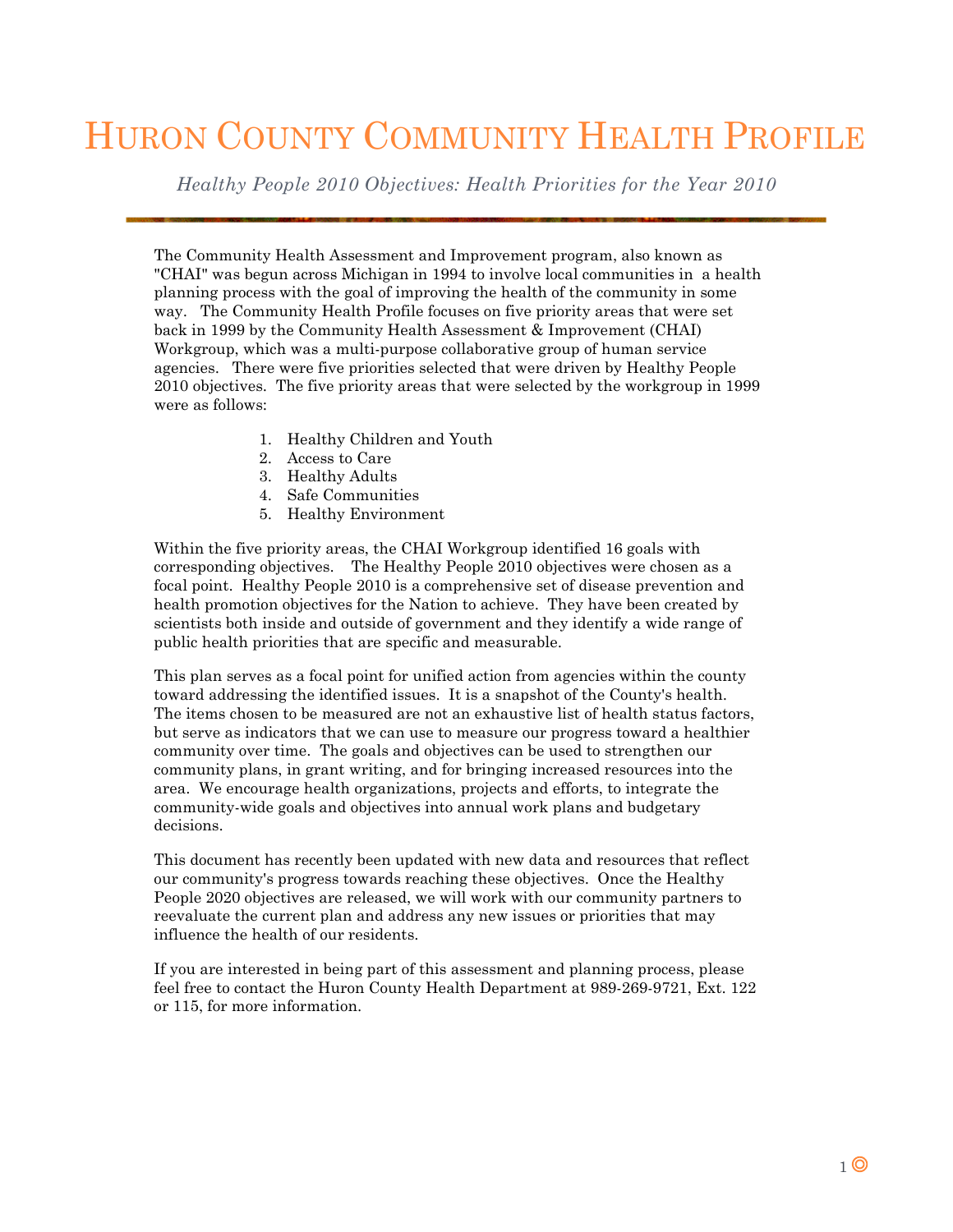# **HEALTHY CHILDREN AND YOUTH**

### **Goal 1:** Improve Perinatal Health

| <b>Objective A</b>                                     | <b>Reduce Infant Mortality</b>                                                   |                                                                                                 |
|--------------------------------------------------------|----------------------------------------------------------------------------------|-------------------------------------------------------------------------------------------------|
| <b>Baseline Data</b>                                   | Number of infant deaths per 1,000 live births                                    |                                                                                                 |
| Year                                                   | Huron                                                                            | Michigan                                                                                        |
| 1990-92                                                | 9.8%                                                                             | 10.4%                                                                                           |
| 1995-97                                                | 6.0%                                                                             | 8.1%                                                                                            |
| 2006                                                   | 8.95%                                                                            | 7.4%                                                                                            |
| 2009                                                   | No data available <3 events                                                      | 7.5%                                                                                            |
|                                                        |                                                                                  | Data Source: Thumb Rural Health Network (TRHN) Data Book 3/09, Michigan Department of Community |
|                                                        | Health(MDCH), Kids Count Data Book '99, Kids Count '12                           |                                                                                                 |
| <b>Objective B</b>                                     | Reduce low birth weight                                                          |                                                                                                 |
| <b>Baseline Data</b>                                   | Percent of infants born with low birth weight (less than 2500 grams)             |                                                                                                 |
| Year                                                   | Huron                                                                            | Michigan                                                                                        |
| 1990-92                                                | 4.9%                                                                             | 7.6%                                                                                            |
| 1995-97                                                | 6.3%                                                                             | 7.7%                                                                                            |
| 2002-2006                                              | 7%                                                                               | 8.3%                                                                                            |
| 2010                                                   | 7.7%                                                                             | 8.5%                                                                                            |
|                                                        | Data Source: TRHN Data Book 3/09, MDCH, Kids Count Data Book '99, Kids Count '12 |                                                                                                 |
| <b>Objective C</b>                                     | Reduce smoking during pregnancy                                                  |                                                                                                 |
| <b>Baseline Data</b>                                   | Percent of women who smoked during their pregnancy                               |                                                                                                 |
| Year                                                   | Huron                                                                            | Michigan                                                                                        |
| 1990-92                                                | 21.1%                                                                            | 21.3%                                                                                           |
| 1995-97                                                | 21.8%                                                                            | 17.6%                                                                                           |
| 2004                                                   | 22.2%                                                                            | 13.8%                                                                                           |
| 2006                                                   | 17.9%                                                                            | 13.8%                                                                                           |
| 2010                                                   | 28.9%                                                                            | 19.8%                                                                                           |
| Data Source: TRHN Data Book 3/09, MDCH, Kids Count '12 |                                                                                  |                                                                                                 |

### **Goal 2:** Increase Immunization Levels

| <b>Objective A</b>                                                                               | Increase number of children receiving immunizations      |          |
|--------------------------------------------------------------------------------------------------|----------------------------------------------------------|----------|
| <b>Baseline Data</b>                                                                             | Percent of children 19-35 months who are fully immunized |          |
| Year                                                                                             | Huron                                                    | Michigan |
| 1997                                                                                             | 89%                                                      | 80%      |
| 1998                                                                                             | 92%                                                      | 79%      |
| 2006                                                                                             | 79.1%                                                    | 69%      |
| 2007                                                                                             | 78.1%                                                    | 72%      |
| 2010                                                                                             | 75%                                                      | 70%      |
| Data Source: TRHN Data Book 3/09, MDCH, Kids Count 2009, Strong Families/Safe Children quarterly |                                                          |          |
| report 10/96-9/98, Kids Count Data Book '99                                                      |                                                          |          |
| Note: 1997 & 1998 numbers exclude exempted children, Kids Count '12                              |                                                          |          |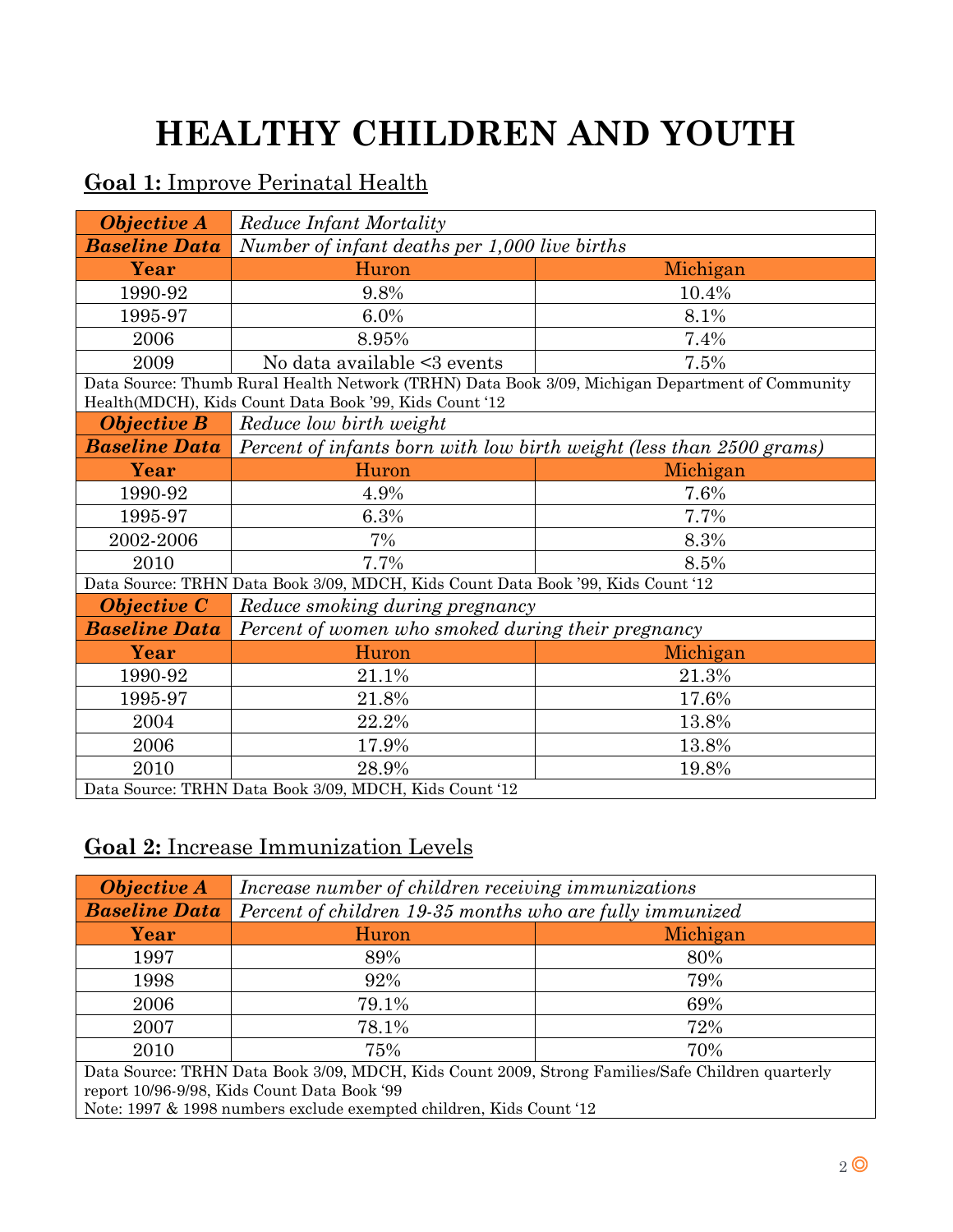| <b>Objective A</b>                                                                                                                                                                                                                                                                                    | Reduce number of victims of substantiated child abuse and neglect   |          |
|-------------------------------------------------------------------------------------------------------------------------------------------------------------------------------------------------------------------------------------------------------------------------------------------------------|---------------------------------------------------------------------|----------|
| <b>Baseline Data</b>                                                                                                                                                                                                                                                                                  | Confirmed victims of abuse or neglect, ages 0-17 per 1,000 children |          |
| Year                                                                                                                                                                                                                                                                                                  | Huron                                                               | Michigan |
| 1990                                                                                                                                                                                                                                                                                                  | 6.9                                                                 | 10.4     |
| 1997                                                                                                                                                                                                                                                                                                  | 6.2                                                                 | 7.9      |
| 2005                                                                                                                                                                                                                                                                                                  | 4.7                                                                 | 11.1     |
| 2006                                                                                                                                                                                                                                                                                                  | 6.4                                                                 | 11.9     |
| 2012                                                                                                                                                                                                                                                                                                  | 9.3                                                                 | 13.8     |
| $D_{\text{obs}}$ $\beta_{\text{anmon}}$ $U_{\text{obs}}$ $\beta_{\text{on}}$ $\beta_{\text{on}}$ $\beta_{\text{on}}$ $U_{\text{obs}}$ $\beta_{\text{on}}$ $\beta_{\text{on}}$ $\beta_{\text{on}}$ $\beta_{\text{on}}$ $\beta_{\text{on}}$ $\beta_{\text{on}}$ $\beta_{\text{on}}$ $\beta_{\text{on}}$ |                                                                     |          |

## **Goal 3:** Reduce Child Abuse and Neglect

Data Source: Kids Count 2009, Kids Count Data Book '99, Kids Count '12

## **Goal 4:** Reduce Child and Adolescent Deaths

| <b>Objective A</b>                           | Reduce Child and Adolescent Deaths |          |
|----------------------------------------------|------------------------------------|----------|
| <b>Baseline Data</b>                         | Total teen deaths ages $1-19$      |          |
| Year                                         | Huron                              | Michigan |
| 1999                                         |                                    | 970      |
| 2003                                         |                                    | 858      |
| 2006                                         | 3                                  | 815      |
| 2009                                         |                                    | 373      |
| Data Source: Kids Count 2009, Kids Count '12 |                                    |          |

### **Goal 5:** Reduce the use of Alcohol and Tobacco by Adolescents

| <b>Objective A</b>                                                                | Reduce the use of alcohol                                               |         |
|-----------------------------------------------------------------------------------|-------------------------------------------------------------------------|---------|
| <b>Baseline Data</b>                                                              | Percent of student lifetime uses of Alcohol                             |         |
| Year                                                                              | Huron                                                                   | Thumb   |
| 1998                                                                              | 69%                                                                     | 66%     |
| 2002                                                                              | 61%                                                                     | 54%     |
| 2008                                                                              | 51%                                                                     | 54%     |
| 2009                                                                              | 57.5%                                                                   | $\star$ |
| Data Source: TRHN Data Book 3/09, Michigan Profile for Healthy Youth (MiPHY) 2009 |                                                                         |         |
| <b>Baseline Data</b>                                                              | Percent of students who consumed alcohol in the 30 days prior to survey |         |
| Year                                                                              | Huron                                                                   | Thumb   |
| 1998                                                                              | 51%                                                                     | 48%     |
| 2002                                                                              | 42%                                                                     | 37%     |
| 2008                                                                              | 29%                                                                     | 29%     |
| 2009                                                                              | 30.6%                                                                   |         |
| Data Source: TRHN Data Book 3/09, Michigan Profile for Healthy Youth (MiPHY) 2009 |                                                                         |         |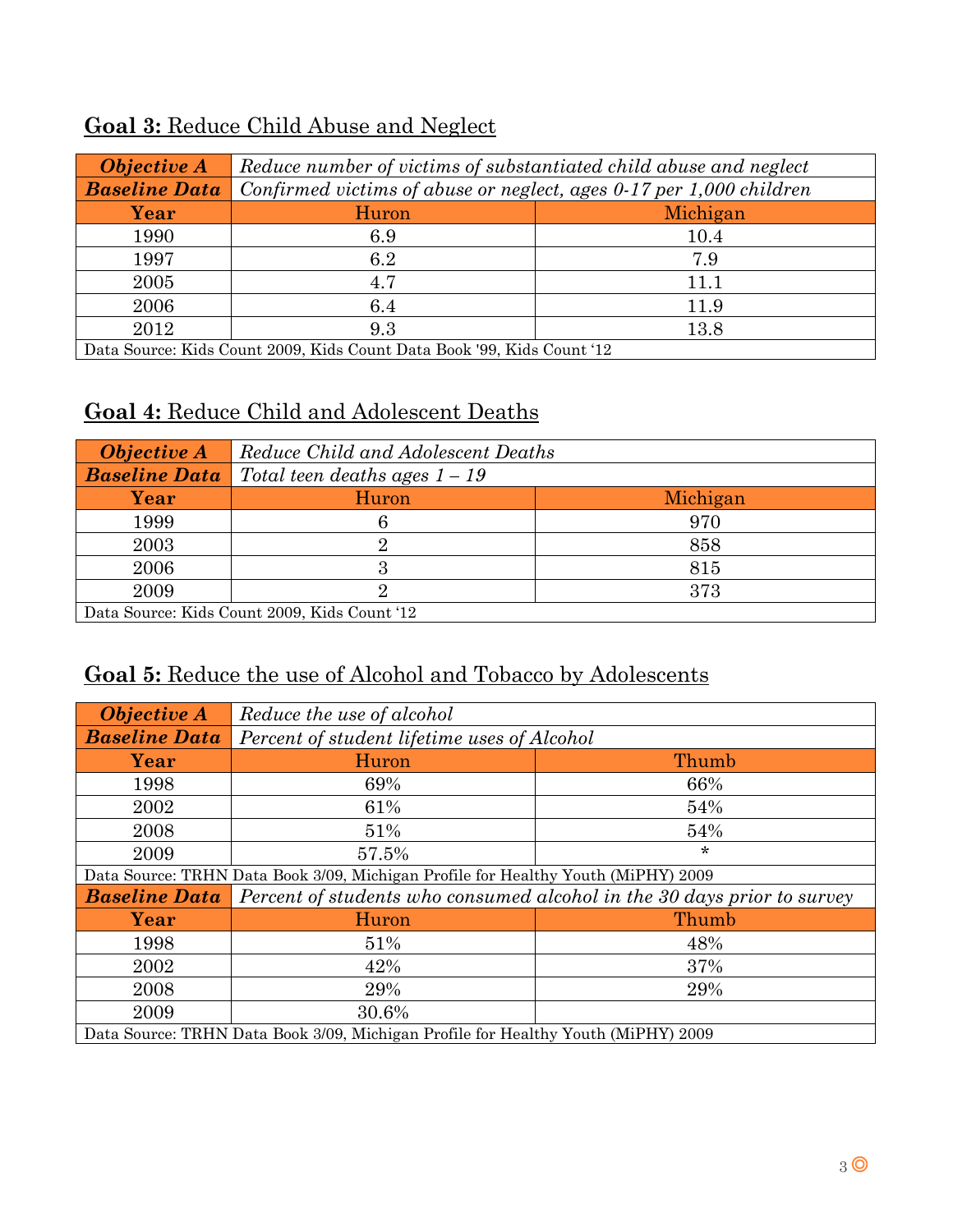| <b>Objective B</b>                      | Reduce the use of tobacco                                                 |          |
|-----------------------------------------|---------------------------------------------------------------------------|----------|
| <b>Baseline Data</b>                    | Percent of students who have ever smoked cigarettes                       |          |
| Year                                    | Huron                                                                     | Thumb    |
| 1998                                    | 50%                                                                       | 50%      |
| 2002                                    | 44%                                                                       | 33%      |
| 2008                                    | 25%                                                                       | 27%      |
| 2009                                    | 21.5%                                                                     | $\star$  |
| Data Source: TRHN Data Book 3/09, MiPHY |                                                                           |          |
| <b>Baseline Data</b>                    | Percent of students who smoked cigarettes in the past $30 \, \text{days}$ |          |
| Year                                    | Huron                                                                     | Michigan |
| 1998                                    | 38%                                                                       | 26%      |
| 2002                                    | 26%                                                                       | 15%      |
| 2008                                    | 14%                                                                       | 15%      |
| 2009                                    | 12.9%                                                                     | $\star$  |
| Data Source: TRHN Data Book 3/09, MiPHY |                                                                           |          |

## **ACCESS TO HEALTH CARE**

### **Goal 6:** Increase access to information about resources available in the community

| <b>Objective A</b>                  | Increase agency awareness                              |
|-------------------------------------|--------------------------------------------------------|
| <b>Baseline Data</b>                | Summary of agencies/programs on www.thumbresources.org |
| Year                                | Huron                                                  |
| 1999                                | Number of Agencies: 18                                 |
|                                     | Number of Programs: 51                                 |
| 2009                                | Number of Agencies: 81                                 |
|                                     | Number of Programs: 138                                |
| Data Source: www.thumbresources.org |                                                        |

#### **Goal 7:** Decrease Economic Barriers to Health Care

| <b>Objective A</b>                           | Reduce the number of people living below the poverty line |          |
|----------------------------------------------|-----------------------------------------------------------|----------|
| <b>Baseline Data</b>                         | Percent of people living below the poverty line           |          |
| Year                                         | Huron                                                     | Michigan |
| 1999                                         | 10.3%                                                     | 9.9%     |
| 2002                                         | 11.9%                                                     | 10.9%    |
| 2005                                         | 11.7%                                                     | 13.1%    |
| 2007                                         | 12.7%                                                     | 13.9%    |
| 2009                                         | 15.4%                                                     | 16.1%    |
| Data Source: Kids Count 2009, Kids count '12 |                                                           |          |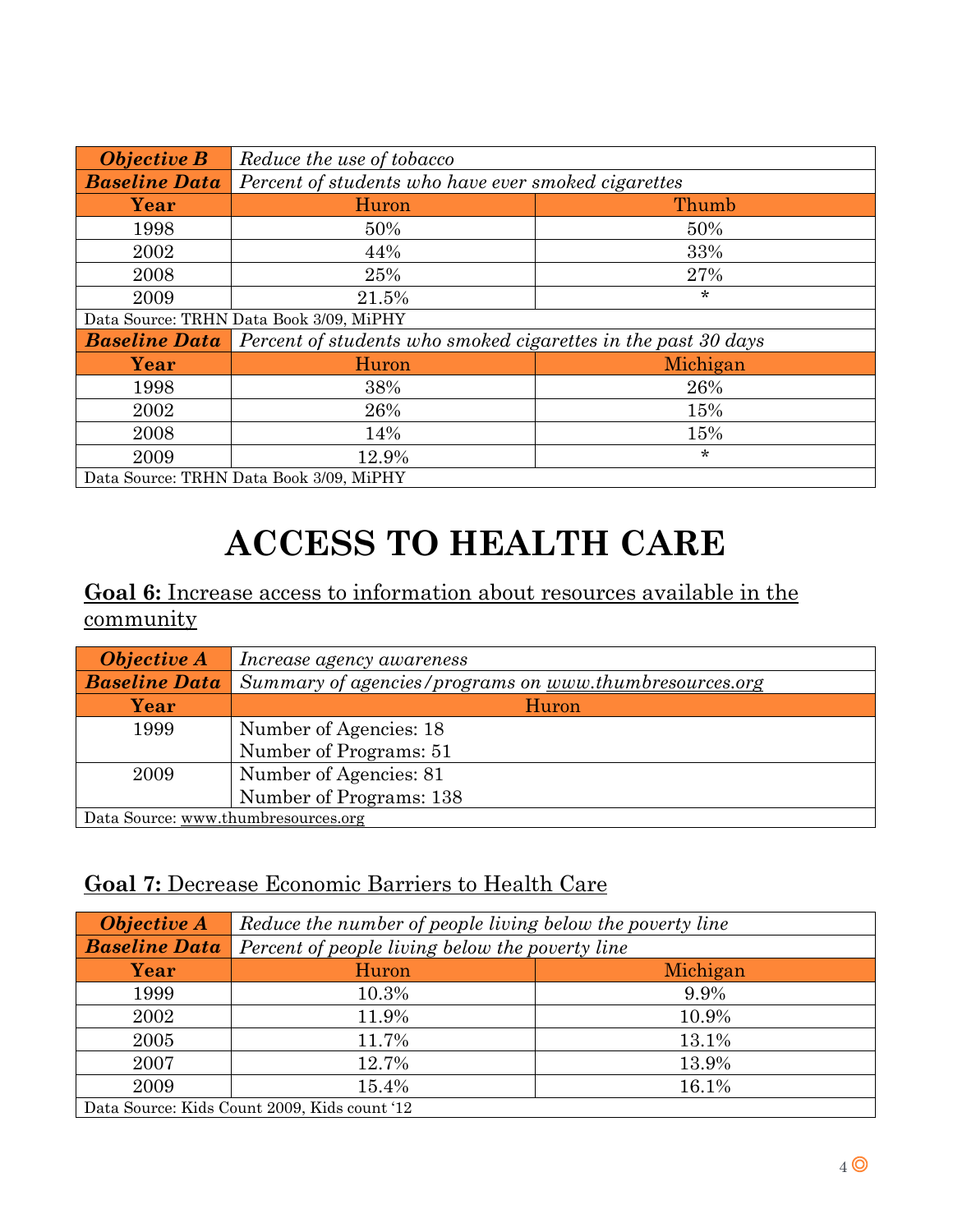| <b>Objective B</b>                                                                              | Reduce the number of children living in poverty             |          |
|-------------------------------------------------------------------------------------------------|-------------------------------------------------------------|----------|
| <b>Baseline Data</b>                                                                            | Percent of children $(0.17$ years of age) living in poverty |          |
| Year                                                                                            | Huron                                                       | Michigan |
| 1999                                                                                            | 14.2%                                                       | 14.2%    |
| 2002                                                                                            | 15.4%                                                       | 14.2%    |
| 2005                                                                                            | 15.7%                                                       | 18.3%    |
| 2009                                                                                            | 21.6%                                                       | 22.2%    |
| Data Source: Kids Count 2009, Kids Count '12                                                    |                                                             |          |
| <b>Objective C</b>                                                                              | Increase the number of people with health insurance         |          |
| <b>Baseline Data</b>                                                                            | Total percent of population uninsured                       |          |
| Year                                                                                            | Huron                                                       | Michigan |
| 1992                                                                                            | 14.6%                                                       | 9.7%     |
| 2002                                                                                            | 10.3%<br>11.3%                                              |          |
| 2009                                                                                            | 14.2%<br>13.9%                                              |          |
| Data Source: TRHN Data Book 3/09, Michigan Primary Care Association (MPCA) 2009, Primary Health |                                                             |          |
| Care Profiles of Michigan 1996, Census.gov                                                      |                                                             |          |

## **Goal 8:** Increase Access to Primary Care Services

| <b>Objective A</b>                                               | Decrease preventable hospitalizations                  |          |
|------------------------------------------------------------------|--------------------------------------------------------|----------|
| <b>Baseline Data</b>                                             | Percent of ambulatory care sensitive conditions        |          |
| Year                                                             | Huron                                                  | Michigan |
| 1991-93                                                          | 20.5%                                                  | 18.2     |
| 1994-96                                                          | 20.7%                                                  | 18.8     |
| 2005                                                             | 20.8%                                                  | 20.1     |
| 2006                                                             | 20.7%                                                  | 19.8     |
| 2010                                                             | $\star$                                                | 20.5     |
| Data Source: MDCH                                                |                                                        |          |
| <b>Objective B</b>                                               | Increase number of primary care physicians per 100,000 |          |
| <b>Baseline Data</b>                                             | Number of primary care physicians per 100,000          |          |
| Year                                                             | Huron                                                  | Michigan |
| 1994-96                                                          | 51.5                                                   | 73.2     |
| 2001                                                             | 72.06                                                  | 135.58   |
| 2008                                                             | 42.68                                                  | $\star$  |
| Data Source: TRHN Databook 3/09, MPCA, HRSA, * No new data found |                                                        |          |
| <b>Objective C</b>                                               | Increase adequate prenatal care                        |          |
| <b>Baseline Data</b>                                             | Percent of births with less than adequate care         |          |
| Year                                                             | Huron                                                  | Michigan |
| 1997                                                             | 21.8%                                                  | 24%      |
| 2001                                                             | 18.7%                                                  | 24%      |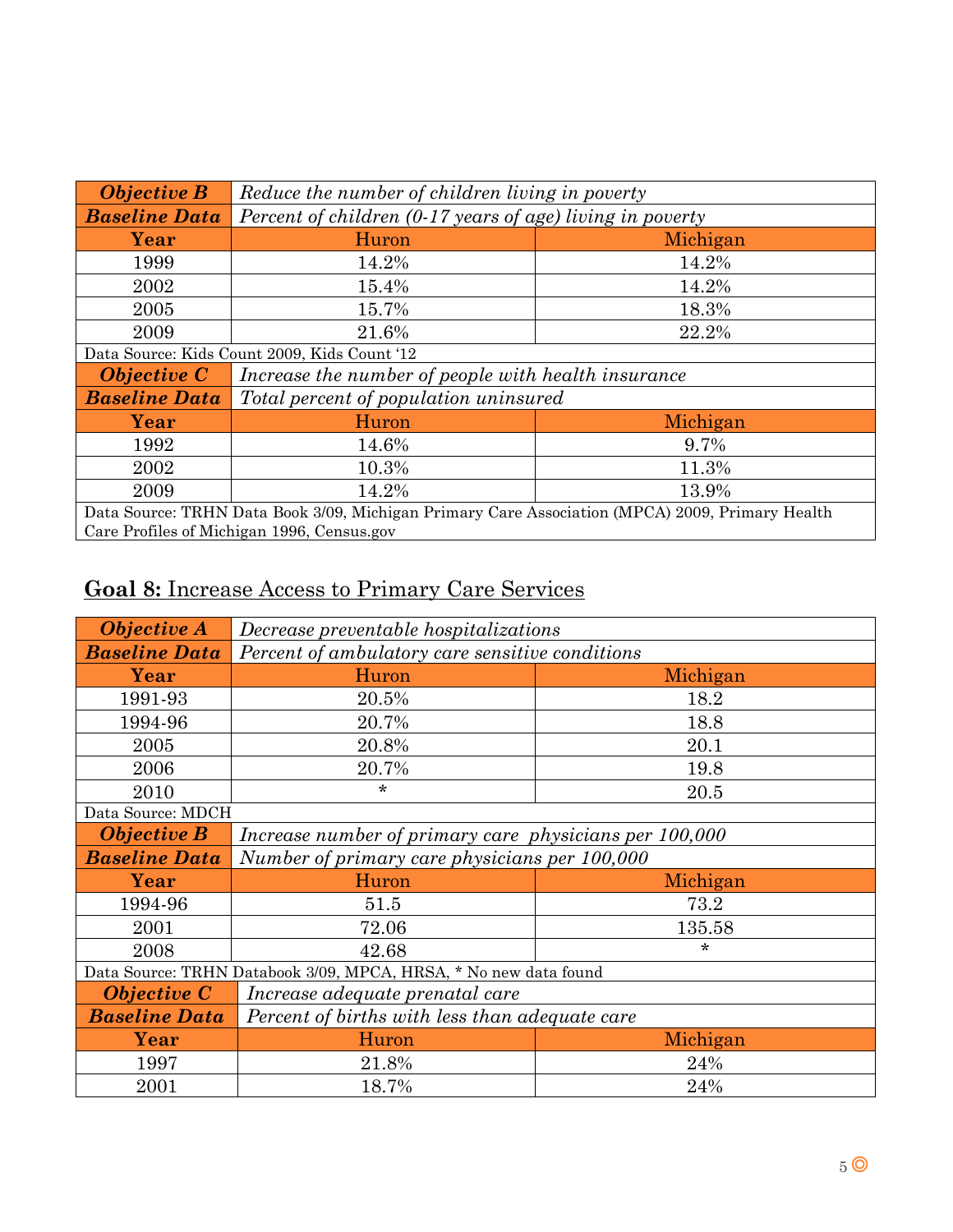| 2006                                         | 13.1%                                    | 21.9%                                                                                          |
|----------------------------------------------|------------------------------------------|------------------------------------------------------------------------------------------------|
| 2009                                         | 12.3%                                    | 22.5%                                                                                          |
| Data Source: Kids Count 2009, Kids Count '12 |                                          |                                                                                                |
| <b>Objective D</b>                           | Increase access to dental care           |                                                                                                |
| <b>Baseline Data</b>                         | Number of dentist per 100,000 population |                                                                                                |
|                                              |                                          |                                                                                                |
| Year                                         | Huron                                    | Michigan                                                                                       |
| 1994-96                                      | 42.6                                     | 66.2                                                                                           |
| 2006                                         | 44.4                                     | 55.9                                                                                           |
| 2008                                         | 39.63                                    | $\star$                                                                                        |
|                                              |                                          | Data Source: TRHN Data Book 3/09, MPCA 2009, Health Resources Database - MDCH, HRSA, * No Data |

## **HEALTHY ADULTS**

### **Goal 9:** Improve Mental Health of Adults

| <b>Objective A</b>   | Reduce deaths from suicides          |          |
|----------------------|--------------------------------------|----------|
| <b>Baseline Data</b> | Number of suicide deaths per 100,000 |          |
| Year                 | Huron                                | Michigan |
| 1995-99              | 13.8                                 | 10.3     |
| 1999-2003            | 14.3                                 | 10.2     |
| 2003-2007            | 13.5                                 | 10.7     |
| 2005-2009            | 16.7                                 | 11.3     |
| Data Source: MDCH    |                                      |          |

### **Goal 10:** Reduce Preventable Chronic Disease Deaths

| <b>Objective A</b>                     | Decrease deaths from heart disease         |          |
|----------------------------------------|--------------------------------------------|----------|
| <b>Baseline Data</b>                   | Number of heart disease deaths per 100,000 |          |
| Year                                   | Huron                                      | Michigan |
| 1995-97                                | 311.6                                      | 306.7    |
| 2000-02                                | 264.7                                      | 273.8    |
| 2005-07                                | 202.8                                      | 226.7    |
| 2007-09                                | 210.6                                      | 216.4    |
| Data Source: TRHN Data Book 3/09, MDCH |                                            |          |
| <b>Objective B</b>                     | Decrease deaths from cancer                |          |
| <b>Baseline Data</b>                   | Number of cancer deaths per 100,000        |          |
| Year                                   | Huron                                      | Michigan |
| 1995-97                                | 210.7                                      | 209.9    |
| 2000-02                                | 100.3                                      | 199.5    |
| 2005-07                                | 172.1                                      | 189.4    |
| 2007-09                                | 181.5                                      | 184.8    |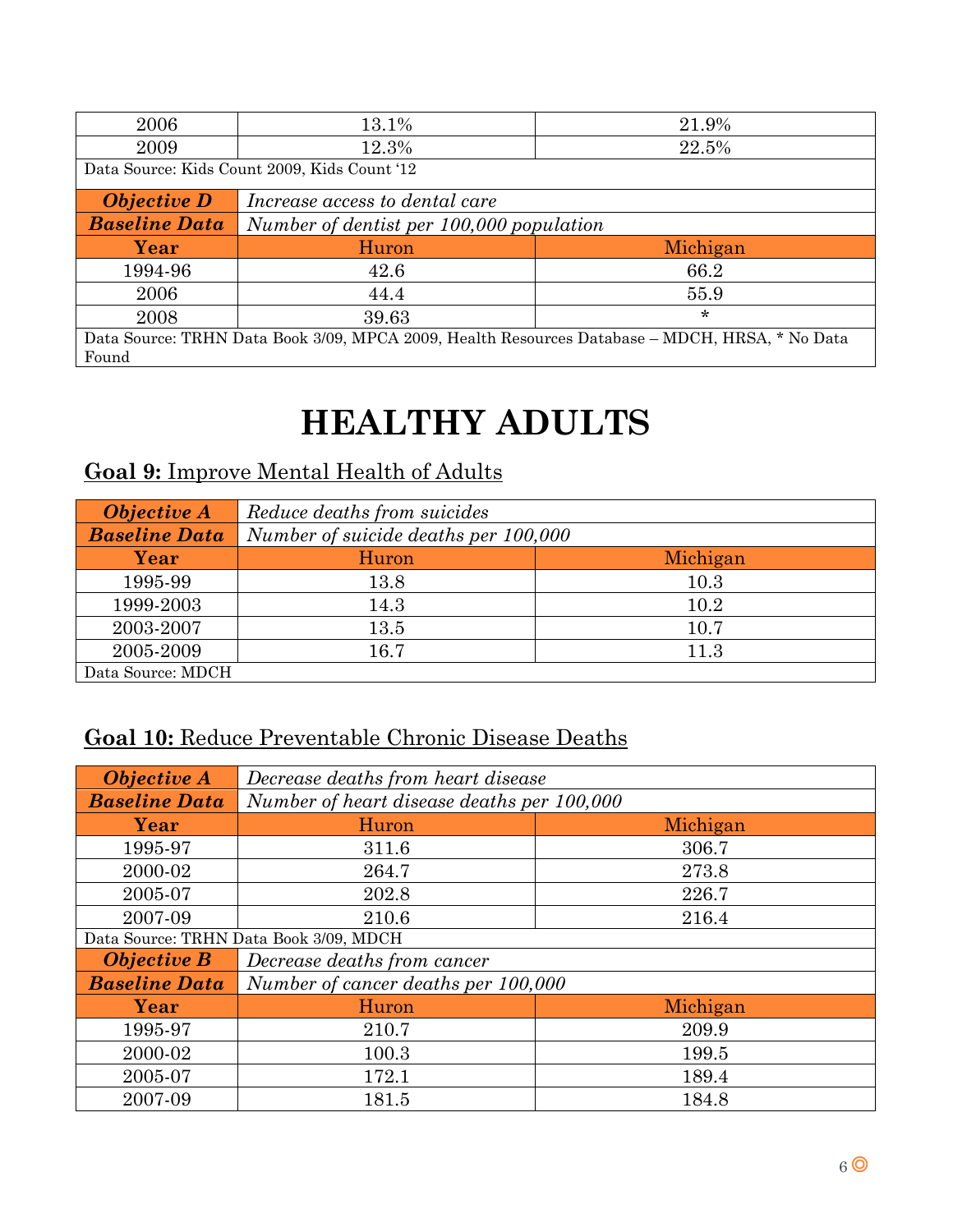Data Source: TRHN Data Book 3/09, MDCH

| <b>Objective C</b>                    | Decrease deaths from diabetes              |          |
|---------------------------------------|--------------------------------------------|----------|
| <b>Baseline Data</b>                  | Number of deaths from diabetes per 100,000 |          |
| Year                                  | Huron                                      | Michigan |
| 1995-97                               | 23.8                                       | 25.4     |
| 2000-02                               | 35.5                                       | 27.1     |
| 2005-07                               | 18.7                                       | 26.6     |
| 2007-09                               | 27.5                                       | 25.3     |
| Data Source: TRHN Data Book 3/09 MDCH |                                            |          |

Data Source: TRHN Data Book 3/09, MDCH

| <b>Objective D</b>                     | Decrease deaths from stroke         |          |
|----------------------------------------|-------------------------------------|----------|
| <b>Baseline Data</b>                   | Number of stroke deaths per 100,000 |          |
| Year                                   | Huron                               | Michigan |
| 1995-97                                | 89.6                                | 64.4     |
| 2000-02                                | 57                                  | 58.5     |
| 2005-07                                | 27.7                                | 44.6     |
| 2007-09                                | 44.2                                | 39.9     |
| Data Source: TRHN Data Book 3/09, MDCH |                                     |          |

### **Goal 11:** Reduce the Transmission of HIV

| <b>Objective A</b>                     | Reduce the number of HIV positive people |          |
|----------------------------------------|------------------------------------------|----------|
| <b>Baseline Data</b>                   | Number of HIV (not AIDS) people          |          |
| Year                                   | Huron                                    | Michigan |
| 1999                                   |                                          | 4,553    |
| 2008                                   | 2                                        | 2,246    |
| Data Source: TRHN Data Book 3/09, MDCH |                                          |          |
| <b>Objective B</b>                     | Reduce the number of people with AIDS    |          |
| <b>Baseline Data</b>                   | Number of people with AIDS               |          |
| Year                                   | Huron                                    | Michigan |
| 1999                                   |                                          | 4,219    |
| 2008                                   | 3                                        | 2,545    |
| Data Source: TRHN Data Book 3/09, MDCH |                                          |          |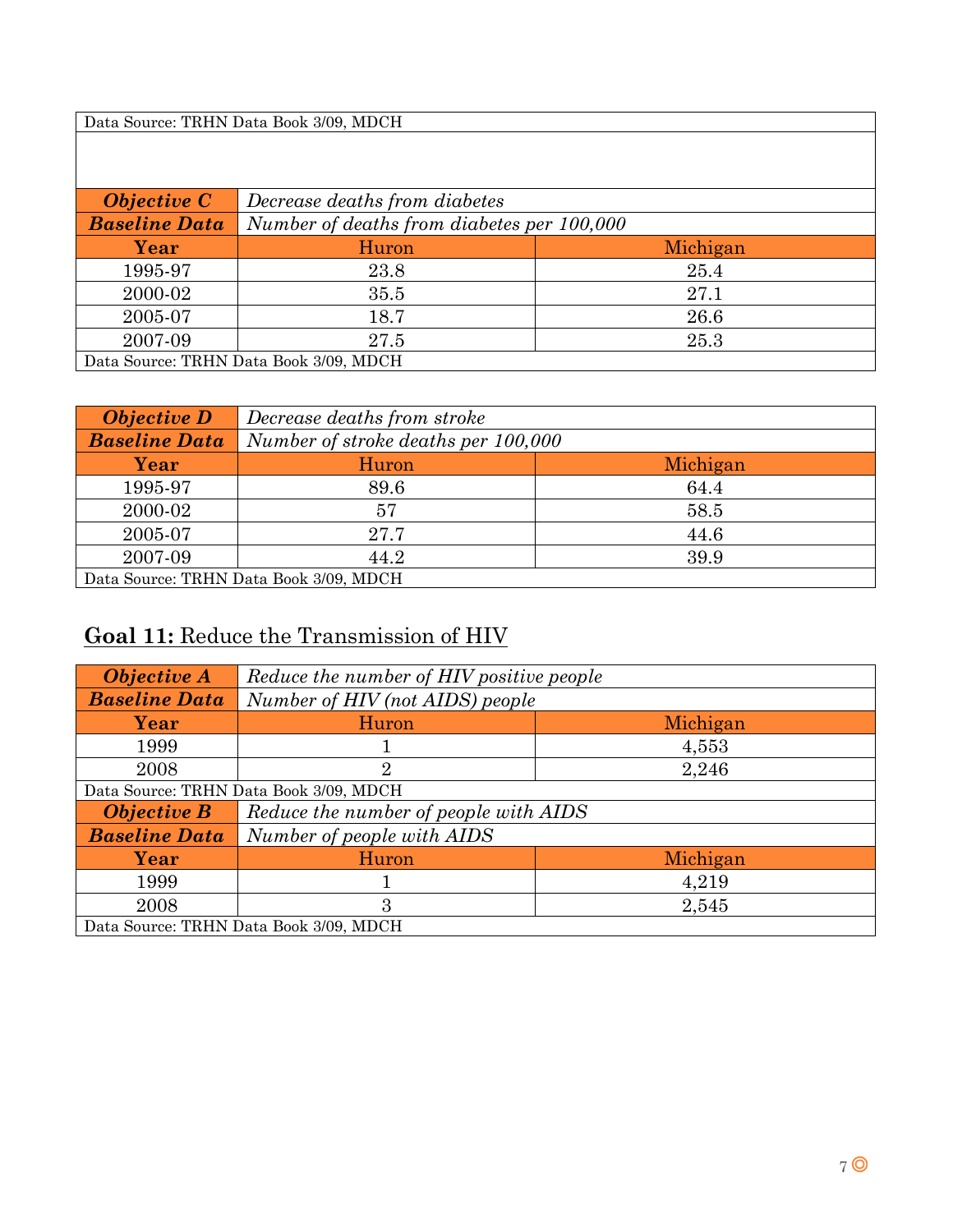| <b>Objective A</b>                                                                                                                                                        | Reduce alcohol abuse                                          |          |
|---------------------------------------------------------------------------------------------------------------------------------------------------------------------------|---------------------------------------------------------------|----------|
| <b>Baseline Data</b>                                                                                                                                                      | Number of arrests for driving under the influence of alcohol. |          |
| Year                                                                                                                                                                      | Huron                                                         | Michigan |
| 1996                                                                                                                                                                      | 310                                                           | $\star$  |
| 1998                                                                                                                                                                      | 326                                                           | 54,370   |
| 2002                                                                                                                                                                      | 281                                                           | 53,029   |
| 2006                                                                                                                                                                      | 179                                                           | 47,461   |
| 2010                                                                                                                                                                      | 186                                                           | 41,883   |
| Data Source: TRHN 3/09, Uniform Crime Report 2009, Uniform Crime Report 2012<br>*Data not available                                                                       |                                                               |          |
| <b>Objective B</b>                                                                                                                                                        | Increase treatment admissions for substance abuse             |          |
| <b>Baseline Data</b>                                                                                                                                                      | Number of admissions to a substance abuse facility            |          |
| Year                                                                                                                                                                      | Huron                                                         | Michigan |
| 1994-96                                                                                                                                                                   | 568                                                           | $\star$  |
| 1996-98                                                                                                                                                                   | 487                                                           | $\star$  |
| 2007                                                                                                                                                                      |                                                               | 69,944   |
| Data Source: MDCH - Office of Drug Control Policy 2009, Thumb Region Coordinating Agency's Admission<br>Record, St. Clair County Health Department<br>*Data not available |                                                               |          |
| <b>Objective C</b>                                                                                                                                                        | Reduce cigarette use                                          |          |
| <b>Baseline Data</b>                                                                                                                                                      | Estimate percent of current smokers                           |          |
| Year                                                                                                                                                                      | Huron                                                         | Michigan |
| 1990-92                                                                                                                                                                   | $\star$                                                       | 27.5%    |
| 1995-97                                                                                                                                                                   | $\star$                                                       | 25.9%    |
| 1998-2000                                                                                                                                                                 | 30.7%                                                         | 25.3%    |
| 2000-04                                                                                                                                                                   | 27.7%                                                         | 24.6%    |
| 2005-07                                                                                                                                                                   | 19.1%                                                         | 21.7%    |
| Data Source: MDCH - Behavioral Risk Factor Survey (BRFS) 1987-95 & 2009                                                                                                   |                                                               |          |

## **Goal 12:** Reduce abusive patterns of alcohol and cigarette use among adults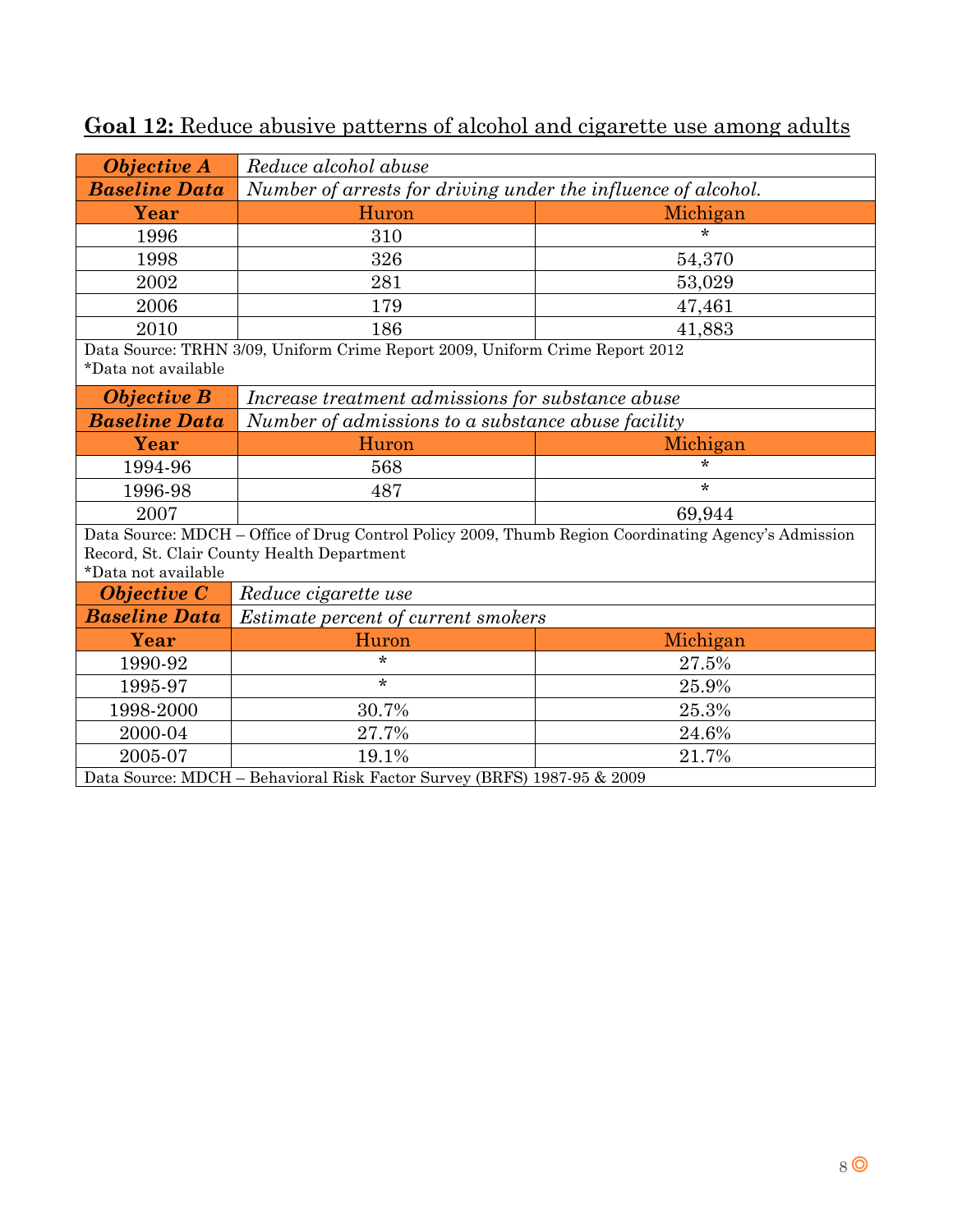# **SAFE COMMUNITIES**

### **Goal 13:** Decrease motor vehicle crash deaths

| <b>Objective A</b>                                                                      | Reduce deaths from motor vehicle            |          |
|-----------------------------------------------------------------------------------------|---------------------------------------------|----------|
| <b>Baseline Data</b>                                                                    | Number of fatal crashes per 100,000 crashes |          |
| Year                                                                                    | Huron                                       | Michigan |
| 1997                                                                                    |                                             | 1446     |
| 2006                                                                                    |                                             | 1086     |
| 2007                                                                                    | 3                                           | 1087     |
| 2008                                                                                    | 9.                                          | 980      |
| 2011                                                                                    | 5                                           | 834      |
| Data Source: Fatality Analysis Reporting System Encyclopedia, Uniform Crime Report 2012 |                                             |          |
| *Data not available                                                                     |                                             |          |

### **Goal 14:** Reduce the occurrence of domestic violence

| <b>Objective A</b>                    | Reduce the number of assaults attributed to domestic violence         |                                  |
|---------------------------------------|-----------------------------------------------------------------------|----------------------------------|
| <b>Baseline Data</b>                  | Percent of domestic violence assaults in relations to total number of |                                  |
|                                       | assaults                                                              |                                  |
| Year                                  | Huron                                                                 | Michigan                         |
| 1995-96                               | 58%                                                                   | NA                               |
| 1997-98                               | 64%                                                                   | NA                               |
| 2006                                  | 62%                                                                   | 60.4%                            |
| $\mathbf{D}$ $\alpha$<br><sup>n</sup> | $\cap$ $\alpha$<br><b>SAN SAN TT 'S</b><br>$\mathbf{A}$               | $\alpha$ . $\mathbf n$<br>0.0000 |

Data Source: Prosecuting Attorneys Office 1995-1998, Uniform Crime Report 2009

## **HEALTHY ENVIRONMENT**

#### **Goal 15:** Reduce Asthma Morbidity

| <b>Objective A</b>                | Reduce hospital visits due to asthma                |          |
|-----------------------------------|-----------------------------------------------------|----------|
| <b>Baseline Data</b>              | Preventable asthma hospitalization rates per 10,000 |          |
| Year                              | Huron                                               | Michigan |
| 2001-2005                         | 11.9                                                | 12.0     |
| 2006                              | 11.7                                                | 14.7     |
| 2010                              | 11.5                                                | 15.7     |
| Data Source: Data Book 3/09, MDCH |                                                     |          |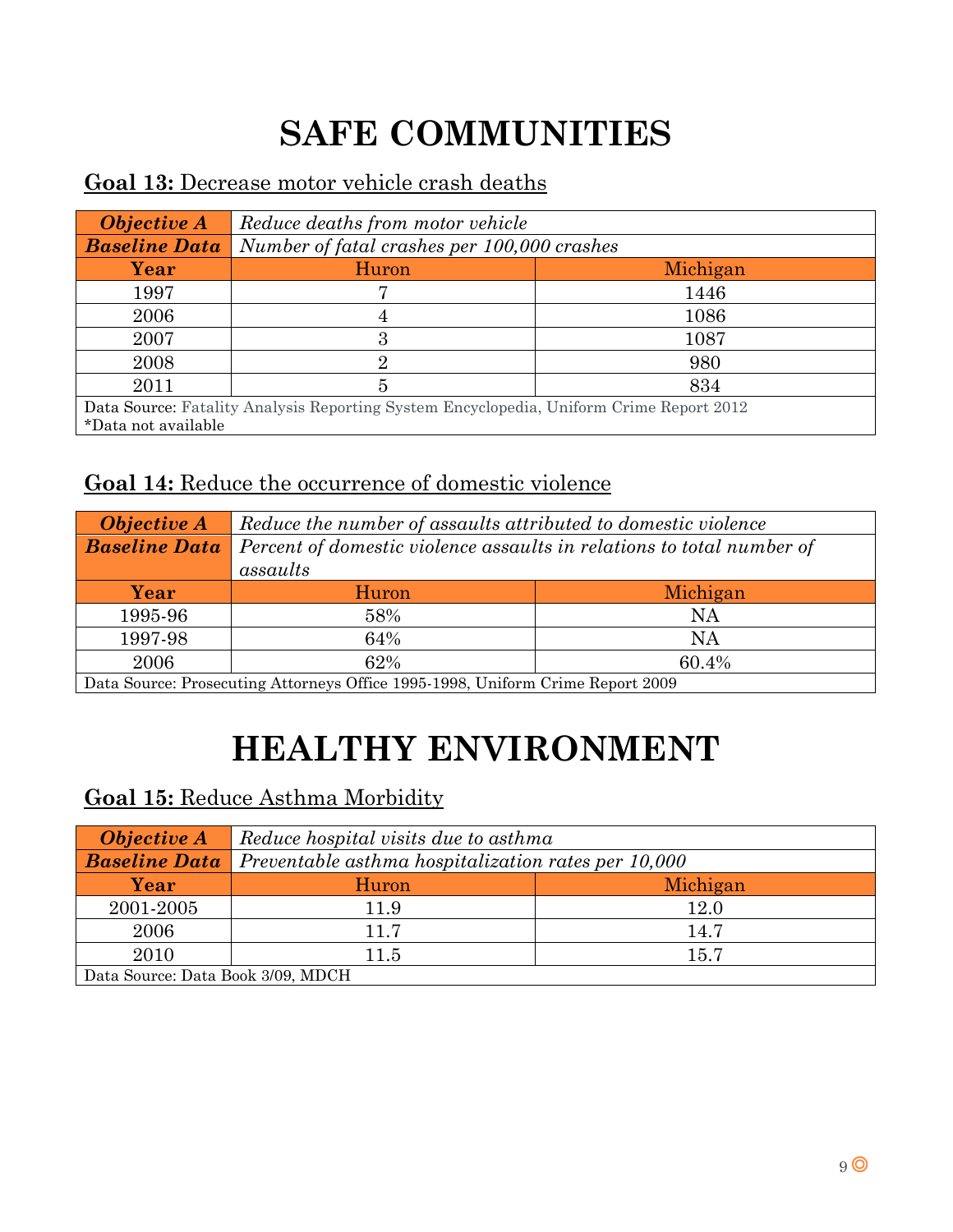| <b>Objective A</b>                               | Increase number of children screened for lead                       |          |  |
|--------------------------------------------------|---------------------------------------------------------------------|----------|--|
| <b>Baseline Data</b>                             | Percent of children tested for lead under six (6) years old         |          |  |
| Year                                             | Huron<br>Michigan                                                   |          |  |
|                                                  |                                                                     |          |  |
| 1997-98                                          | 13%                                                                 | 8.1%     |  |
| 2008                                             | 27.8%                                                               | 20.1%    |  |
|                                                  | Data Source: MDCH 2009, Census 2000                                 |          |  |
| <b>Objective B</b>                               | Decrease children with elevated lead levels ( $>$ or = to 10 ug/dL) |          |  |
| <b>Baseline Data</b>                             | Percent of children under six (6) with elevated lead levels         |          |  |
| Year                                             | Huron                                                               | Michigan |  |
| 1997-98                                          | 1.7%                                                                | 8.8%     |  |
| 2008                                             | ${<}1\%$                                                            | $1\%$    |  |
| Data Source: MDCH 2009, Census 2000              |                                                                     |          |  |
| <b>Objective C</b>                               | Reduce number of houses built before 1950                           |          |  |
| <b>Baseline Data</b>                             | Percent of homes built before 1950                                  |          |  |
| Year                                             | Huron                                                               | Michigan |  |
| 1997-98                                          | 38%                                                                 | 33%      |  |
| 2008                                             | 33.5%                                                               | 27%      |  |
| 2010                                             | 31.8%                                                               | 24/7%    |  |
| Data Source: MDCH 2009, Census 2000, Census 2010 |                                                                     |          |  |

## **Goal 16:** Reduce Childhood Lead Poisoning